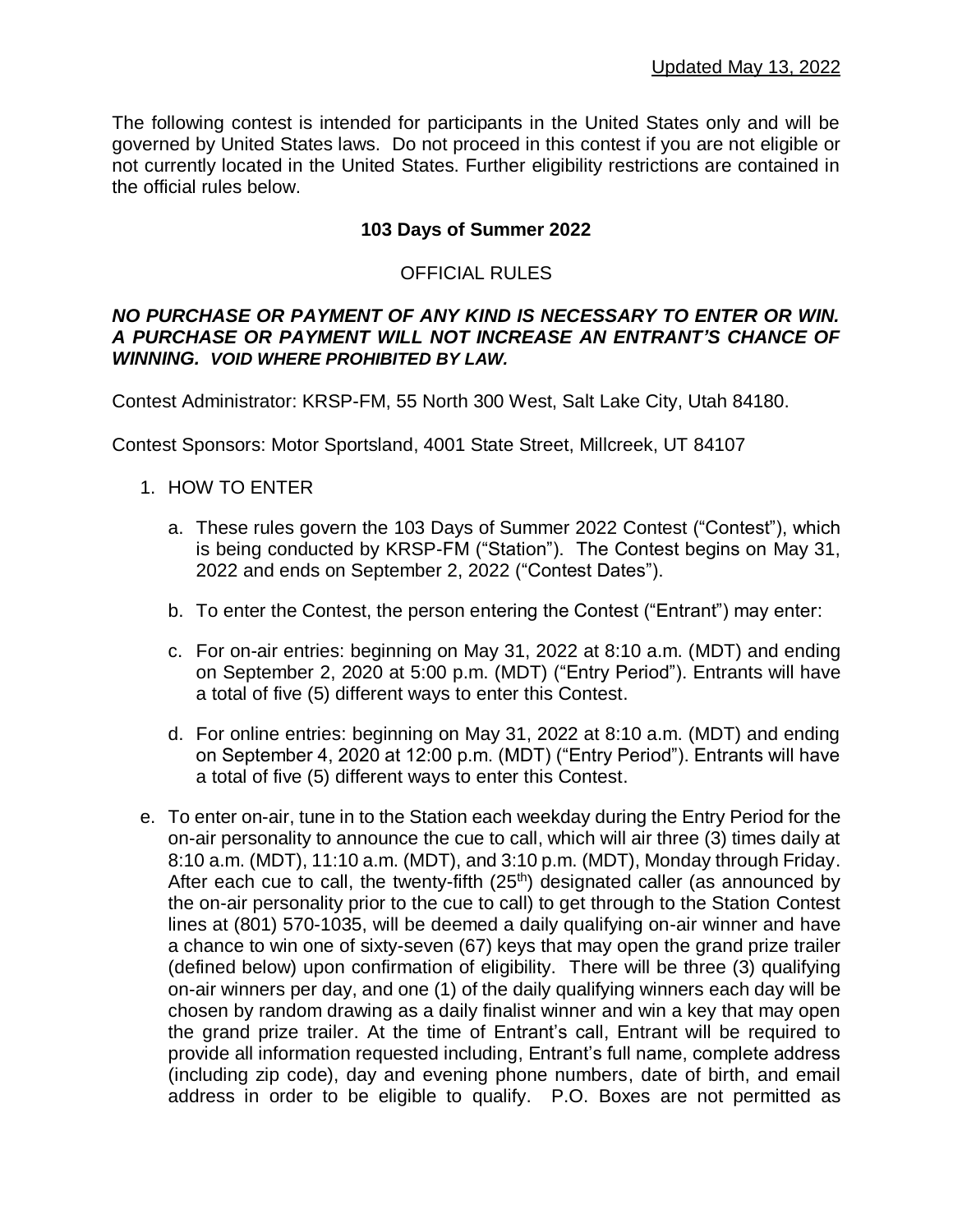addresses. In the event that the selected caller is disconnected or is found to be ineligible, that caller will not qualify and the next eligible caller who successfully makes it through on the Contest lines and completes the call will be the qualifying winner. There is no limit to the number of times a listener may attempt to call in to qualify, but a listener may qualify as a daily qualifying winner only once during the Contest. Multiple Entrants are not permitted to share the same phone number, and only one (1) phone number may be used per Entrant. There will be no cue to call on Independence Day (July 4, 2022) or the observed Pioneer Day Holiday (July 25, 2022).

- f. To Enter to Win at Motor Sportsland, Entrants must stop by Motor Sportsland and scan the Quick Response Code ("QR Code") located on the grand prize trailer during any of the three (3) monthly remotes held during the Entry Period, which will be announced over the air and online at [https://thearrow.com](https://thearrow.com/) at a later date. Motor Sportsland is located at **4001 State Street, Millcreek, UT 84107**. Entrants must scan the QR Code and enter the code into an online entry form, along with their name, phone number, address, email address, and date of birth. Incomplete entry forms will not be eligible. Only one (1) entry per remote per Entrant at Motor Sportsland is permitted. There will be a total of four (4) finalist winners chosen from the QR Code entries from the Motor Sportsland remotes. The finalist winners will be chosen by a random drawing no later than September 5, 2022 at 12:00 p.m. (MDT) and will win a key that may open the grand prize trailer upon confirmation of eligibility. Finalist winners will be contacted via email no later than September 7, 2022 by 5:00 p.m. (MDT).
- g. To enter online, visit <https://1035thearrow.com/> and follow the links and instructions to enter the Contest and complete and submit the online entry form during the Entry Period. There will be twelve (12) finalist winners chosen by a random drawing from all online Entrants. The twelve (12) finalist winners will be selected on September 5, 2022 at 12:00 p.m. (MDT) and will win a key that may open the grand prize trailer upon confirmation of eligibility. Finalist winners will be contacted by phone on September 7, 2022 by 5:00 p.m. (MDT). Online Entrants are subject to all notices posted online including but not limited to the Station's Terms of Use and Privacy Policy. There is a limit of one (1) entry per eligible Entrant, per day during the Entry Period regardless if Entrant has more than one email address. Multiple Entrants are not permitted to share the same email address. P.O. Boxes are not permitted as addresses. Entries submitted may not be acknowledged or returned. Proof of submission of an entry shall not be deemed proof of receipt by the Station.
	- h. There will be up to ten (10) "Key Stop" events where Entrants will be able to enter to win a key that may open the grand prize trailer via a QR Code online entry form that will be subject to a random drawing after each event. Only one (1) entry per Entrant is permitted per Key Stop event. Your chance of winning a key and thereby qualifying for a chance to win the grand prize trailer is determined by the number of Entrants during the event. The Key Stop events will be announced no later than August 26, 2022, as follows: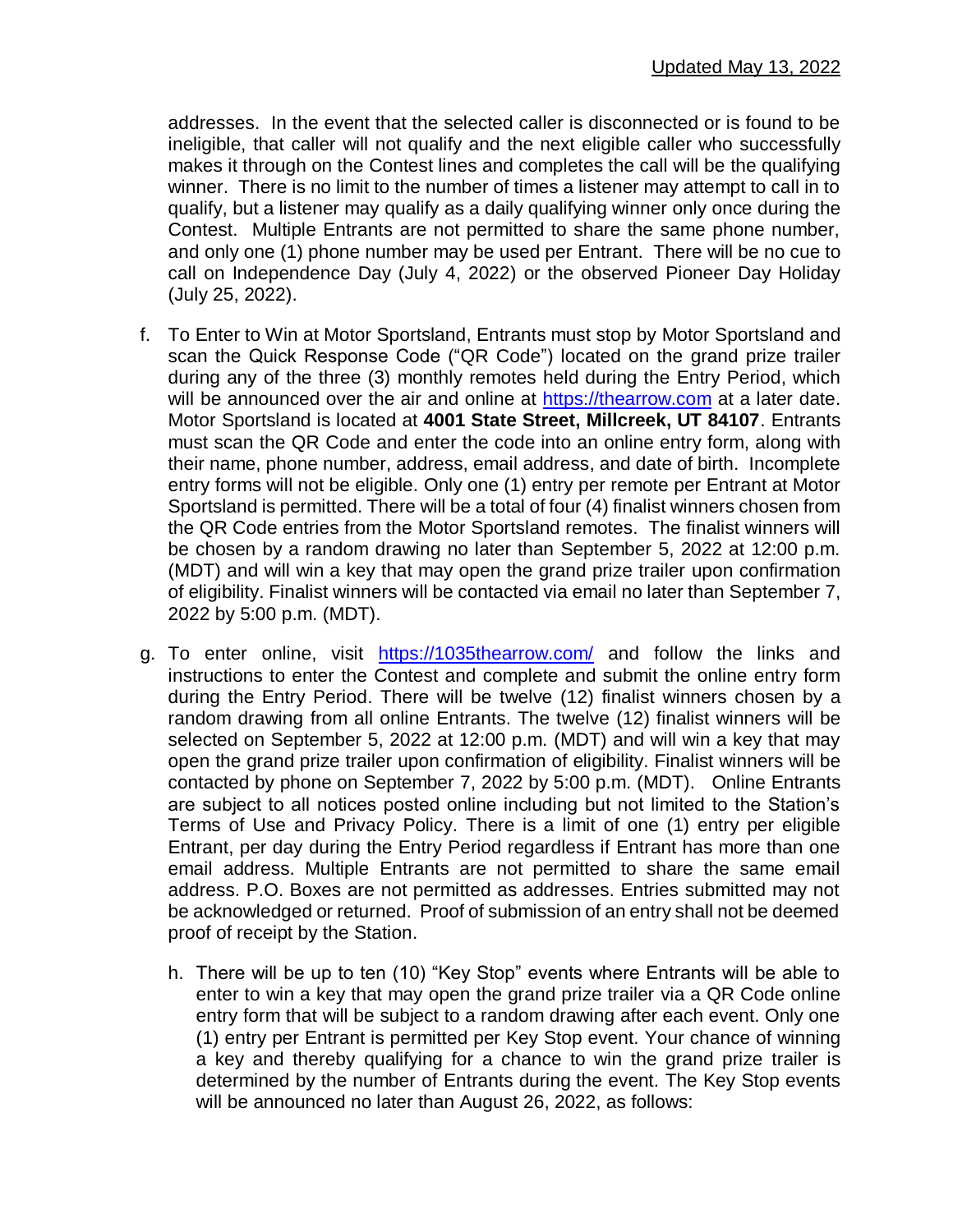- 1. Date, time, and location to be announced TBD
- 2. Date, time, and location to be announced TBD
- 3. Date, time, and location to be announced TBD
- 4. Date, time, and location to be announced TBD
- 5. Date, time, and location to be announced TBD
- 6. Date, time, and location to be announced TBD
- 7. Date, time, and location to be announced TBD
- 8. Date, time, and location to be announced TBD
- 9. Date, time, and location to be announced TBD
- 10.Date, time, and location to be announced TBD
- i. As noted above, there will up to a total of one hundred and three (103) finalist winners selected in this Contest, specifically, sixty-nine (67) finalist winners from the on-air entries, ten (10) finalist winners selected from the ten (10) Key Stop events, ten (10) finalist winners selected from online entries, four (4) finalist winners selected from the Motor Sportsland remotes located at **4001 State Street, Millcreek, UT 84107**, and ten (10) finalist winners selected the day of the final event for the grand prize trailer drawing at Motor Sportsland.
- j. Due to delays in the online streaming of the Station's broadcast signal, listeners to the online stream may not be able to participate in, or may be disadvantaged in participating in, the Contest. Entrants should not rely on streamed broadcasts and are encouraged to listen to the Station on-air versus online. The Station is not responsible for any disadvantages or losses that result from online streaming delays of any nature, nor is station otherwise responsible for any delays in online streaming.
- k. There is a limit of one (1) entry per Entrant per day, per method of entry indicated above that is permitted in this Contest. There will be up to a total of one hundred and three (103) qualifying/on-air finalist winners and one (1) grand prize trailer Winner selected in the Contest.
- l. All entries must be received by the end of the Entry Period.
- m. ELIGIBILITY RESTRICTIONS
- n. The Contest is open to all persons who are legal U.S. residents of the state of Utah, twenty-one (21) years of age or older, and who reside in Utah and make up the listening area in Utah. Void where prohibited or restricted by law.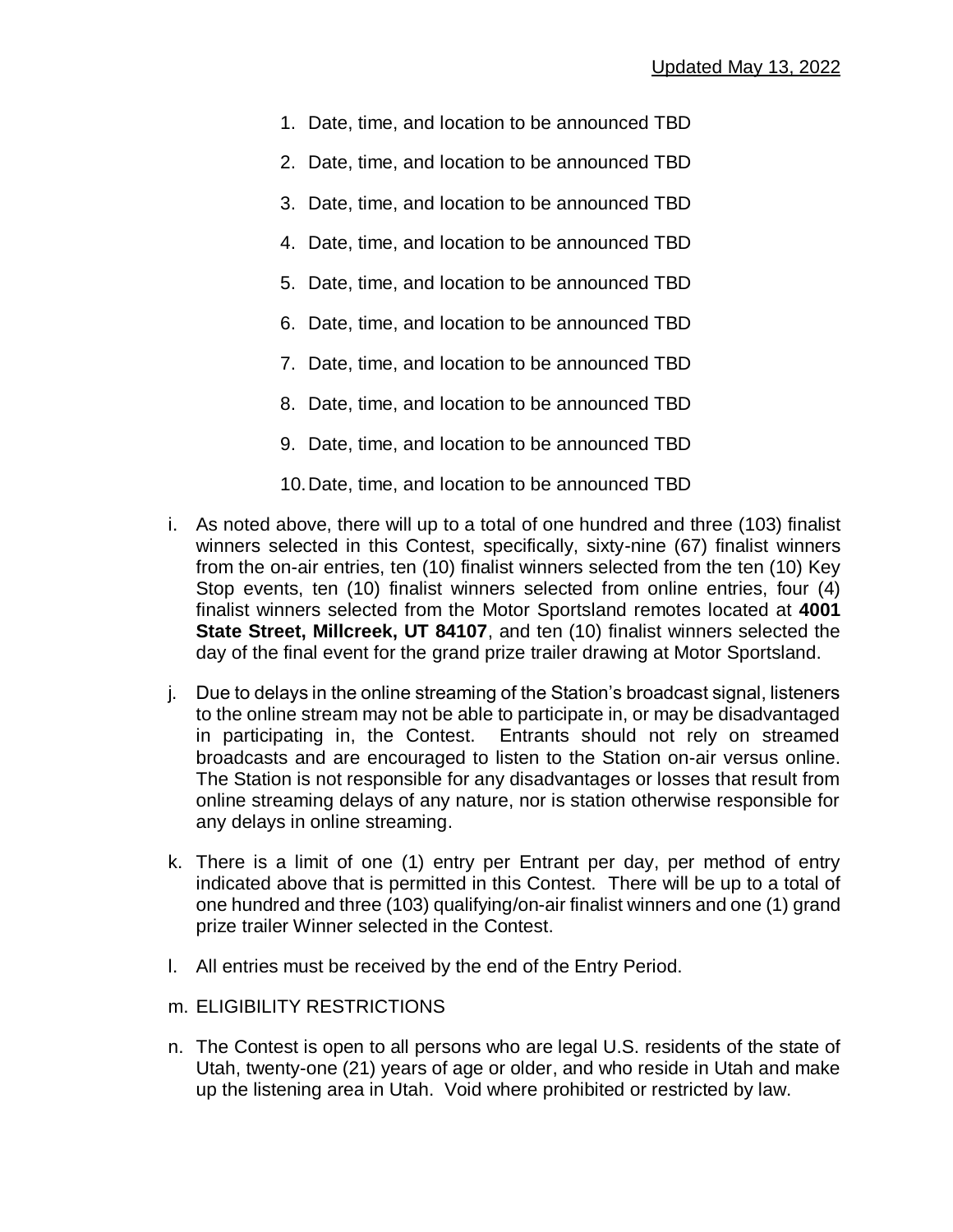- o. The following individuals are NOT eligible to enter Station contests at any time, even if such individuals meet the age and residency requirements above: (i) Any employees (i.e., full-time, part-time and/or temporary employees) of the Station, Bonneville International Corporation, other area radio stations, Contest Sponsor, of any advertising and promotion agencies, and/or of the respective parent entities, subsidiaries, affiliated companies of each; (ii) Any immediate family members of such employees, including without limitation current and/or ex-spouses, parents, grandparents, children, grandchildren, siblings, in-laws, and/or steps in any of the foregoing categories; and (iii) Any other individual legally residing in the same household (i.e., at the same address) of such employees, including without limitation roommates, housemates, significant others, and partners.
- p. Unless the Station otherwise specifies, persons who have previously won a prize (cash, services, merchandise) from a contest or Station event from any of the Bonneville International Radio Stations are subject to the following restrictions: Persons who have won a prize valued between \$101 and \$499 in the ninety (90) days prior to entering the Contest are not eligible to participate. Persons who have won a prize valued between \$500 and \$999 in the six (6) months prior to entering the Contest are not eligible to participate. Persons who have won a prize valued at \$1,000 or more in the twelve (12) months prior to entering the Contest are not eligible to participate. These restrictions also apply to immediate household members of contest or prize winners.
- q. To claim a prize, the person who has won a prize ("Winner") must provide valid government-issued photo identification and provide their complete address, date of birth, phone number, email address and Social Security Number.
- r. Entrants are required to provide truthful information and the Station will reject and delete any entry that it discovers to be false or fraudulent. The Station will disqualify any Entrant who does not meet the eligibility requirements and will also delete any entry as required by law.
- s. This Contest is subject to all applicable federal, state, and local laws and regulations. By participating and/or acceptance of prize(s), Entrant agrees to comply with these Official Rules and the decisions of the Station, which are final and binding in all respects.
- t. PRIZES
- u. There will be a total of two hundred and one (201) on-air qualifying Winners, specifically, three (3) on-air qualifiers each day. There will be a total of sixtynine (67) on-air finalist Winners, specifically, each weekday at 4:10 p.m. an onair personality will select one of three (3) daily qualifying Winners to be the daily on-air finalist. Each on-air qualifying Winner will receive a check in the amount of \$25 Gift Card to local area restaurant. In addition to the qualifying prize, each of the sixty-nine (67) on-air finalists Winners will receive one (1) key that might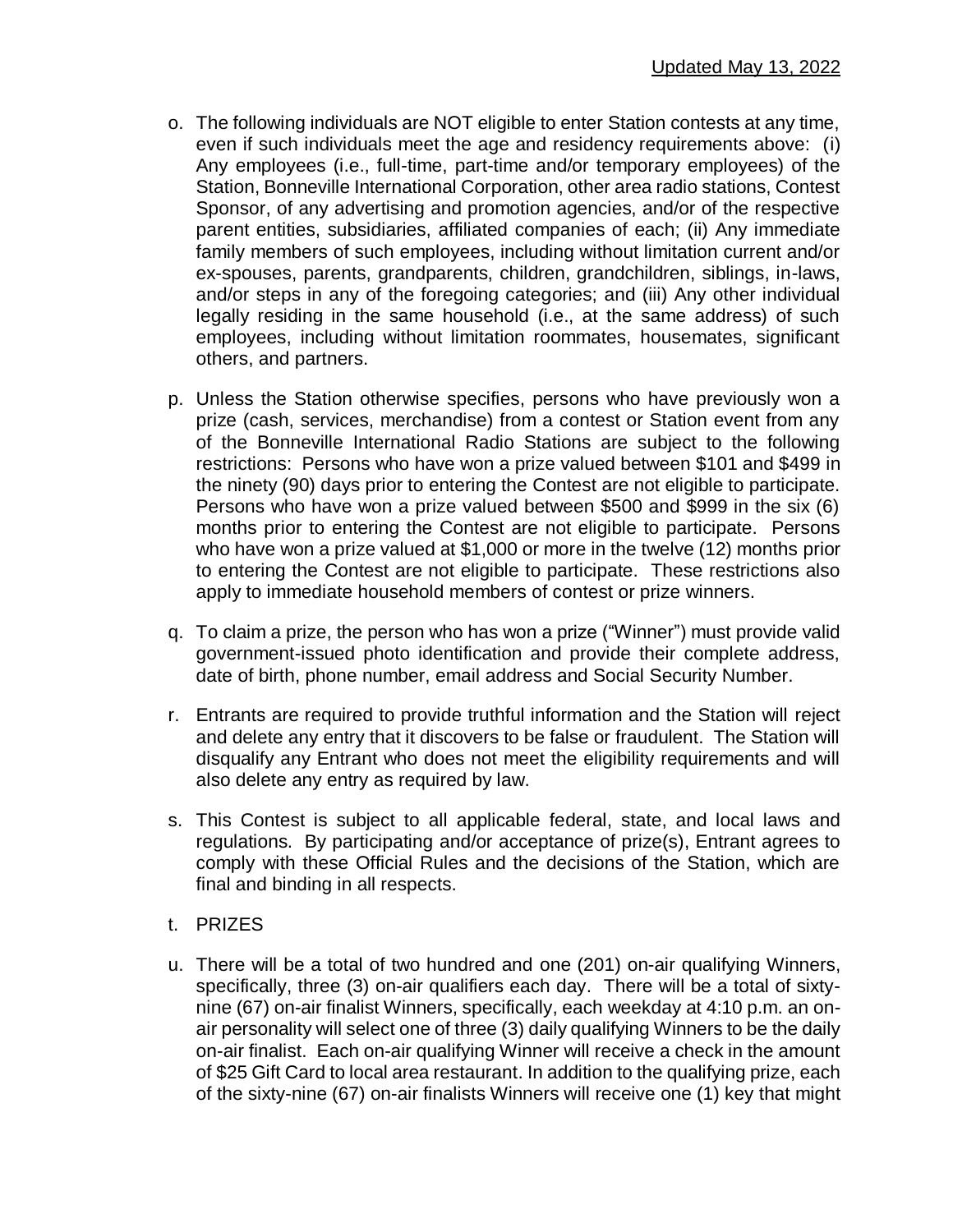open the grand prize trailer. The Approximate Retail Value ("ARV") of on-air qualifying prize is \$25.00. There will be a total of one hundred and three (103) on-air finalist Winners as explained in section 1 from all eligible method of entry, and one (1) grand prize trailer Winner will be selected in this Contest. Each finalist Winner will receive one (1) key that might open the grand prize trailer. Qualifying/on-air finalist Winners will be invited to Motor Sportsland located at **4001 State Street, Millcreek, UT 84107** on September 10, 2022. Qualifying/on-air finalist Winners must check in with a Station representative to receive their qualifying key between 10:00 a.m. (MDT) and 10:30 a.m. (MDT). Upon check-in, each key will be assigned a number in chronological order of check-in (first person to check in is assigned number one (1), the next person to sign in is assigned two (2), etc.). Once the key is assigned a number, it will be placed in the raffle tumbler by the Station. The qualifying/on-air finalist Winner's number will then be placed into a raffle tumbler. Starting at approximately 11:00 a.m. (MDT) the Contest raffle will begin, and numbers will be selected from the raffle tumbler one (1) at a time. When a number is selected, the corresponding key will be removed for the grand prize trailer by the Station. Numbers will continue to be selected from the raffle tumbler until only one (1) key is left for the grand prize trailer. The last key will be the Winner of the grand prize trailer upon the qualifying/on-air finalist Winner presenting the corresponding registered number given to them by the Station.

- v. One (1) grand prize trailer will be awarded in the Contest. The grand prize trailer consists of the following: (i) 2021 Winnebago Micro Minnie Travel Trailer Model #: MM1700BH (VIN # 54CTM2H13N3070477) and will come with propane, power cord, water hose, adapters, and toilet paper. The Approximate Retail Value ("ARV") of the grand prize trailer is \$36,542.00. Any difference between the stated ARV and actual ARV will not be awarded.
- w. The grand prize trailer Winner will also be solely responsible for RV insurance on the grand prize trailer.
- x. All sales, income, registration, prizes and other taxes, gratuities and any other incidentals associated with the grand prize trailer are the sole responsibility of the Winner. Prior to taking possession of the grand prize trailer the grand prize Winner will also be required to pay \$2,832.00 for a one-time sales tax payment. Prizes are not transferable or exchangeable and may not be substituted, except by Contest Sponsor for reasons of unavailability, in which case, a grand prize trailer of equal value will be awarded. The Station assumes no responsibility or liability for damages, loss, or injury resulting from acceptance or use of the grand prize trailer. The Station reserves the right, in its sole discretion, to cancel or suspend the Contest should a virus, bug, computer, or other problem beyond the control of the Station corrupt the administration, security, or proper execution of the Contest, or the Internet portion of the Contest. Decisions of the Station are final.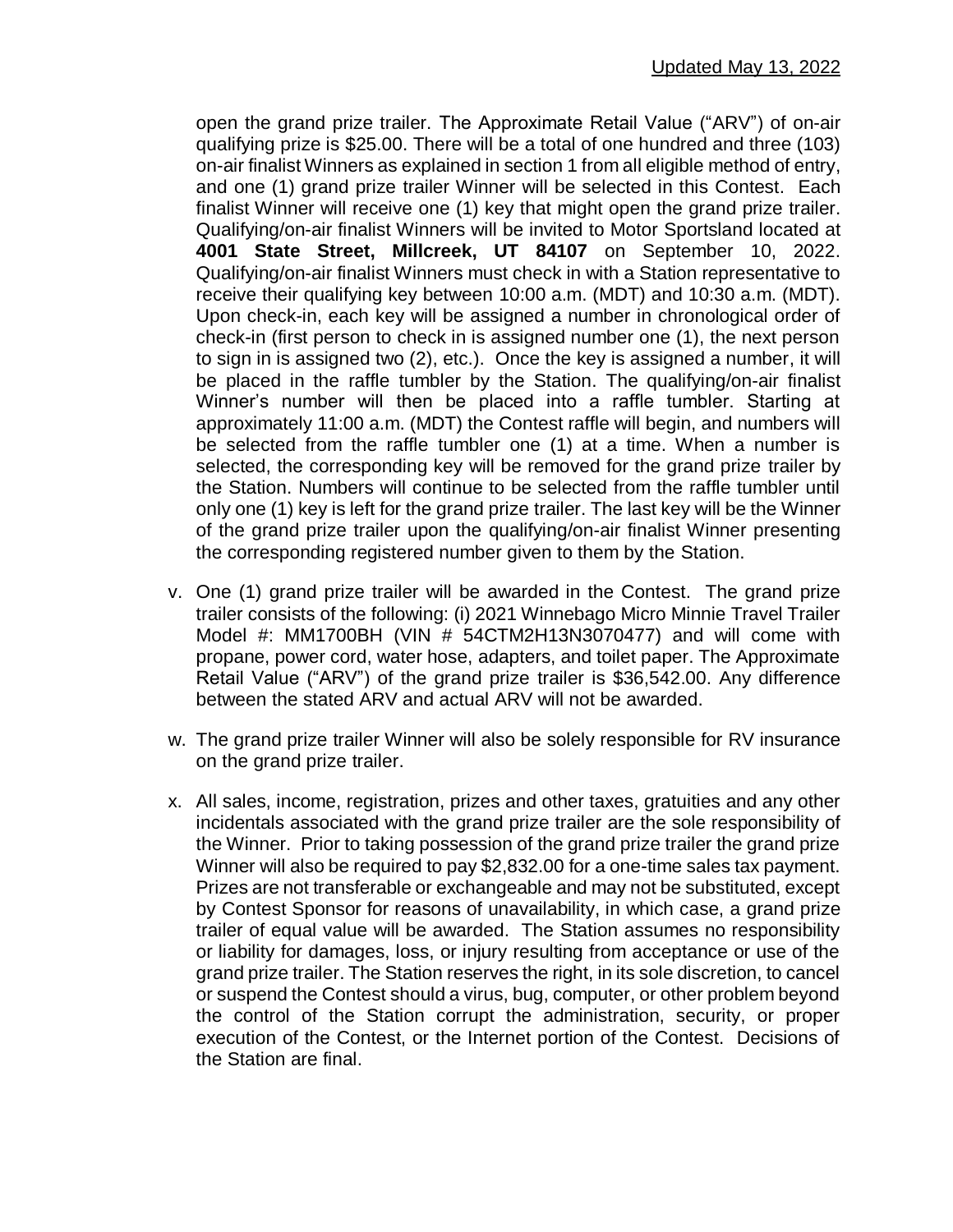- y. **If due to a printing, production or other error, more prizes are claimed than are intended to be awarded for any prize level, the intended prizes will be awarded in a random drawing from among all verified and validated prize claims received for that prize level. In no event will more than the stated number of prizes be awarded.**
- z. WINNER SELECTION AND NOTIFICATION
- aa.Decisions of the Station management with respect to the Contest are final.
- bb.As noted above, one hundred and three (103) finalist Winners and one (1) grand prize trailer Winner will be selected as described above in Section 3 of these Official Rules.
- cc. Odds of winning a qualifying prize will depend upon the number of eligible entries received per method of entry described above in Section 1 of these Official Rules. For each finalist Winner, the odds of winning the grand prize trailer will be one (1) in one hundred and three (103).
- dd.Winners must listen to the Station to win but do not need to be present to win a qualifying/on-air finalist prize. Qualifying/on-air finalist Winners must be present to win the grand prize trailer. The grand prize trailer will be awarded at Motor Sportsland on September 10, 2022 after the end of the grand prize trailer drawing. All prizes must be picked up or claimed within thirty (30) days of winning, as directed by the Station, including in-person, if public health conditions permit, at the office of the Station located at 55 North 300 West, Salt Lake City, Utah 84180 between regular business hours of 8:00 a.m. (MT) to 5:00 p.m. (MT), Monday through Friday. If public health conditions do not permit a Winner to claim the prize in person within (30) days, the Station will coordinate with the Winner to confirm Winner's identity remotely and to deliver the prize by mail or other means of delivery.
- ee.Potential qualifying/on-air finalist Winners will be notified of winning by telephone. All prizes will be awarded only upon confirmation of eligibility and completion of all requisite releases. Upon notification or notification attempt, the potential Winner(s) will be required to respond to such notification attempt and must execute and return, an IRS Form W-9, affidavit of acceptance, eligibility, liability, publicity release, and if applicable, Contest Sponsor liability release forms within thirty (30) days of such notification or notification attempt or prize(s) will be forfeited. If a potential Winner(s) is deemed ineligible for any reason, cannot be contacted, fails to sign and return the fully-executed affidavit of eligibility and/or liability/publicity release within the required time period, or if a prize or prize notification is returned as undeliverable, the potential Winner forfeits the prize(s). The Station or Sponsors are not responsible for any changes in an Entrant or Winner's email address, phone number, mailing address or other contact information.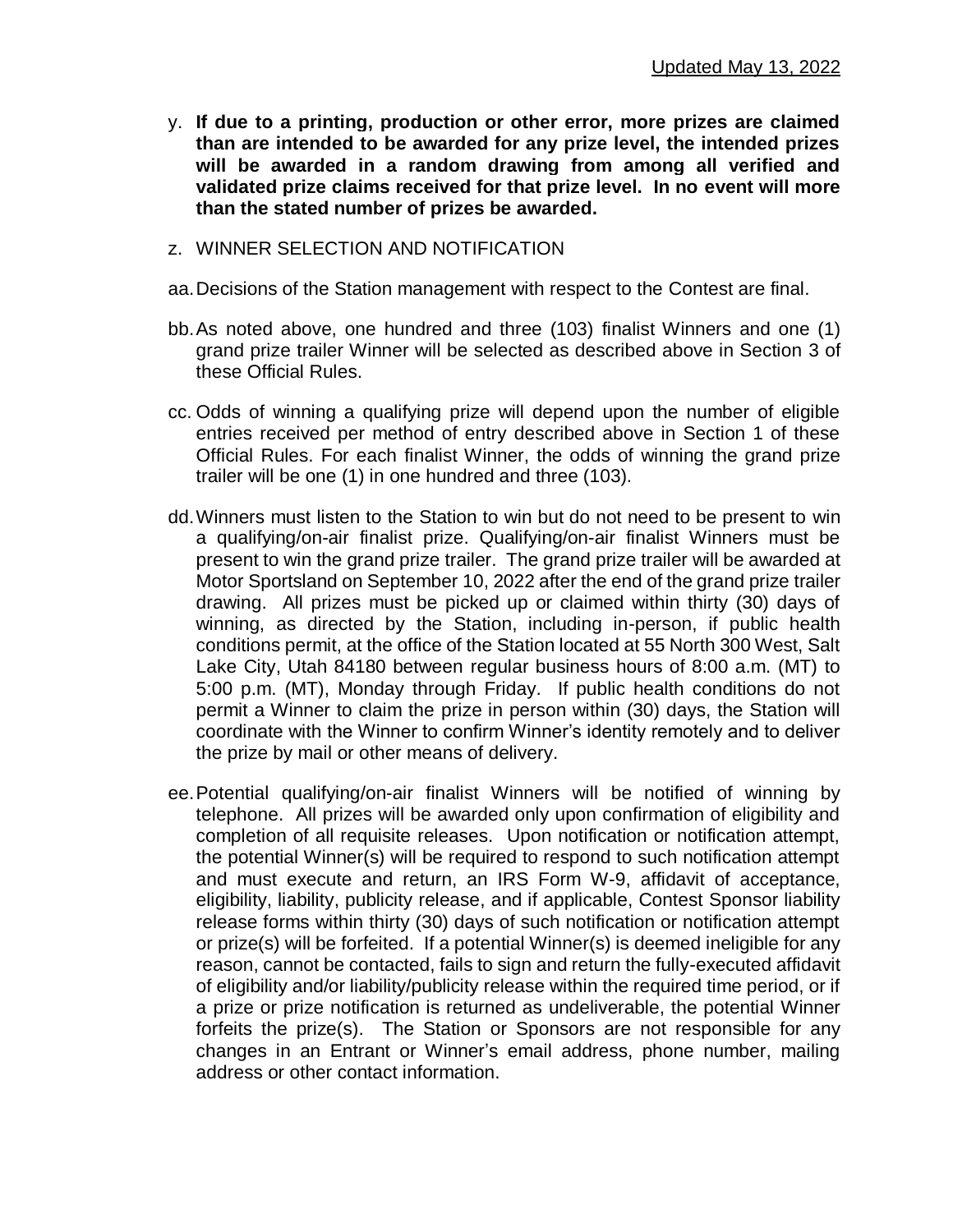# ff. CONDITIONS

- gg.Any attempt by any Entrant to obtain more than the stated number of entries by using multiple/different email addresses, identities, registrations and logins or any other methods may void that Entrant's entries and that Entrant may be disqualified. The use of any device to automate multiple entries is prohibited. Any use of robotic, repetitive, automatic, programmed, or similar entry methods or agents (including, but not limited to, promotion entry services or proxies) will void all entries by that Entrant at the Station's discretion. The Station's computer or telephone system is the official time keeping device for this Contest. In the event of a dispute, online entries will be deemed to have been submitted by the Authorized Account Holder. The "Authorized Account Holder" is the natural person who (i) is assigned to an email address by an internet access provider, online service provider, or other organization that is responsible for assigning email addresses for the domain associated with the submitted email address; or (ii) is assigned to the mobile telephone number by a telecommunications provider, or other organization that is responsible for assigning such numbers. The Station, in its sole discretion, reserves the right to disqualify any person who it believes is tampering with the entry process or the operation of the Contest. Failure to comply with the rules of the Contest may result in an Entrant's disqualification and/or forfeiture of any prize or prizes. If the Station makes a good-faith determination that an Entrant has cheated or committed fraudulent activity in connection with a Contest, the Station may disqualify that Entrant from entering and/or winning this and any or all future Station-administered contests and seek damages to the fullest extent permitted by law.
- hh.The Station reserves the right to modify these rules for clarification or equitable purposes without materially affecting the terms and conditions of the Contest, including, without limitation, the substitution of a prize(s) of equivalent value, which will become effective upon announcement. To the extent the Station makes material changes to the terms and conditions of the Contest, any such material changes will be broadcast on the Station and/or posted on its website: <https://1035thearrow.com/> within twenty-four (24) hours of the change and periodically thereafter. If due to circumstances beyond the control of the Station, any prize-related event indicated above is delayed, rescheduled, postponed or cancelled, the Station reserves the right, but does not have the obligation, to cancel, terminate, suspend, or modify the Contest and shall not be required to award a substitute prize(s). If any provision of these Official Rules is irrevocably inconsistent with any provision set forth on the Contest webpage, then the provision of these Official Rules will prevail but solely to the extent of the inconsistency.
- ii. Calling the Station regarding the Contest constitutes permission for the Station to tape the caller's voice and use it on the air. All telephone calls during the Contest may be taped without further permission from the caller. By entering the Contest and/or acceptance of prize(s), all Entrants consent to the use of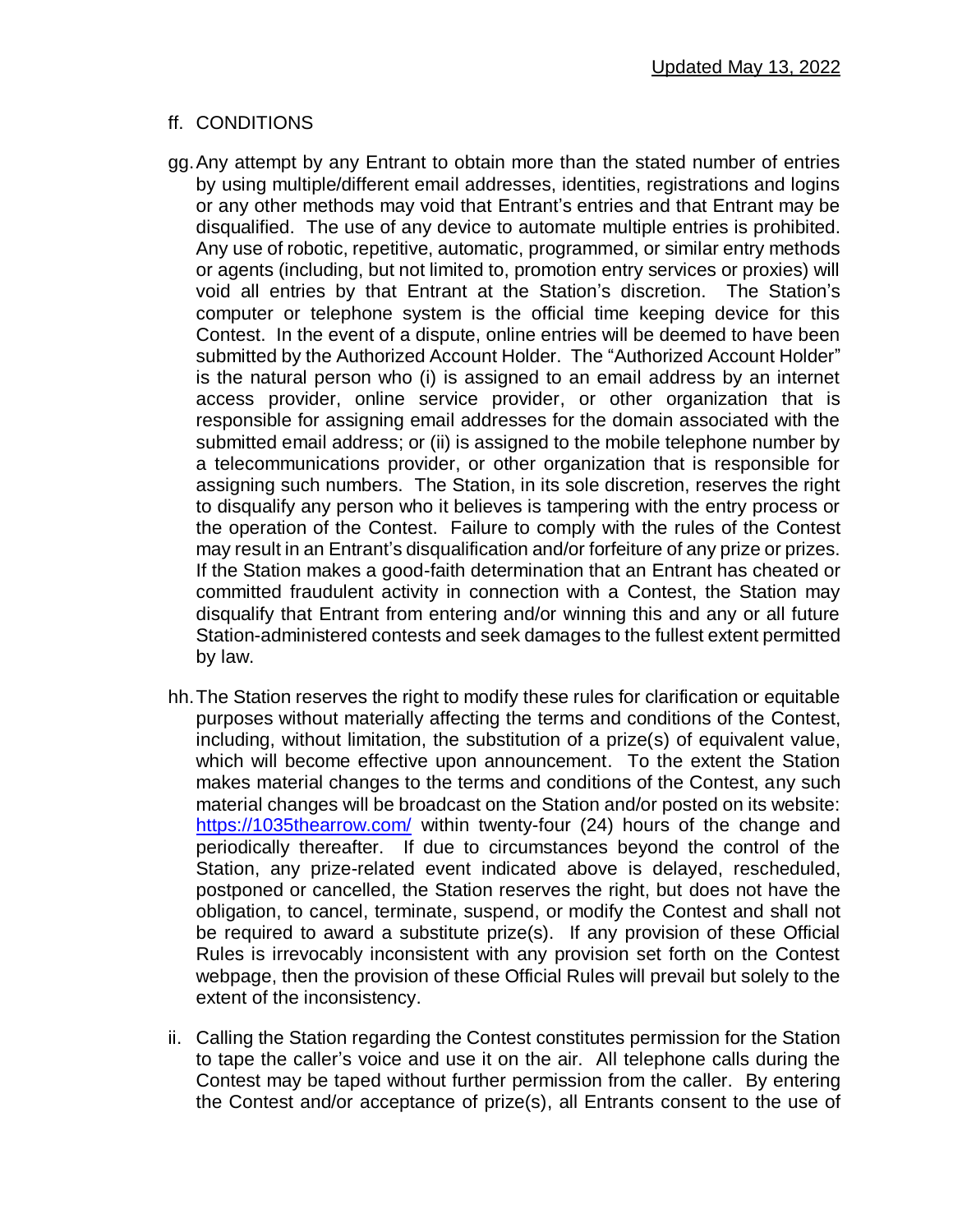their name, photograph, likeness, biography, voice, video, entry materials, prize information (if any), or any statements made for trade, publicity, advertising, or promotional purposes, in any and all media, now known or hereafter devised, including online announcements, without limitation and without compensation, except where prohibited by law.

- jj. Each Winner will be required to produce identification satisfactory to the Station. For example, Winner(s) will be required to sign an IRS Form W-9 and verify their identity either in-person or through email, DocuSign, or videoconference, an affidavit of eligibility and release, including a publicity release, as prepared by the Station prior to receiving their prize. Each Winner will solely be responsible for any (federal, state, or local) taxes or fees that result from the receipt and/or use of their prize and may receive an IRS Form 1099-Misc for all prizes won from the Station in any calendar year where the aggregate value of all such prizes is \$600 or more. The Contest is void where prohibited by law. Failure to comply with the terms and conditions applicable to Contest entry, including without limitation submitting an incomplete or fraudulent entry, and/or failing to complete the entry process, will result in such Entry being disqualified from such Contest. Any individual(s) that is found to be, or suspected of, tampering with a Contest in any way, including without limitation by making a fraudulent entry, by engaging in any "deal-making" with or between other Contest Entrants or third parties, by creating a public hazard, by cheating, by engaging in improper or illegal activity, by causing interference with or the destruction of property and/or utilized public safety resources will be disqualified from participating and/or winning any prize(s), as applicable, and may be banned from any future participation in any Contest as determined by Station at its sole discretion and on a case-by-case basis.
- kk. Participation in a Contest and/or acceptance of prize(s) constitutes agreement by Entrant and/or Winner release, forever discharge, indemnify, and hold harmless Station, its affiliates, parents, assigns, successors, employees, participating Contest Sponsors, agents and all others connected with them and the Contest (the "Released Parties") from any and all liability, claims, actions, and damages sustained or incurred by participation in the said Contest, and the receipt and use of any prize(s) awarded (if any) through such Contest arising in any manner whatsoever, including but not limited to an act or omission, whether negligent, intentional or otherwise caused by Station, its affiliates, parents, assigns, successors, employees, sponsors, agents and all others connected with them and the Contest.
- ll. The Released Parties are not responsible for (i) typographical or other errors in the printing, the offering, or the administration of the Contest or in the announcement of a prize; (ii) incorrect or inaccurate information, human error, failure, or omission; (iii) unauthorized human intervention; (iv) lost, stolen, mangled, misdirected, illegible, incomplete, or late entries; (v) entries not received due to difficulty accessing the internet, service outage or delays, computer difficulties, telephone service outages, delays, busy signals, poor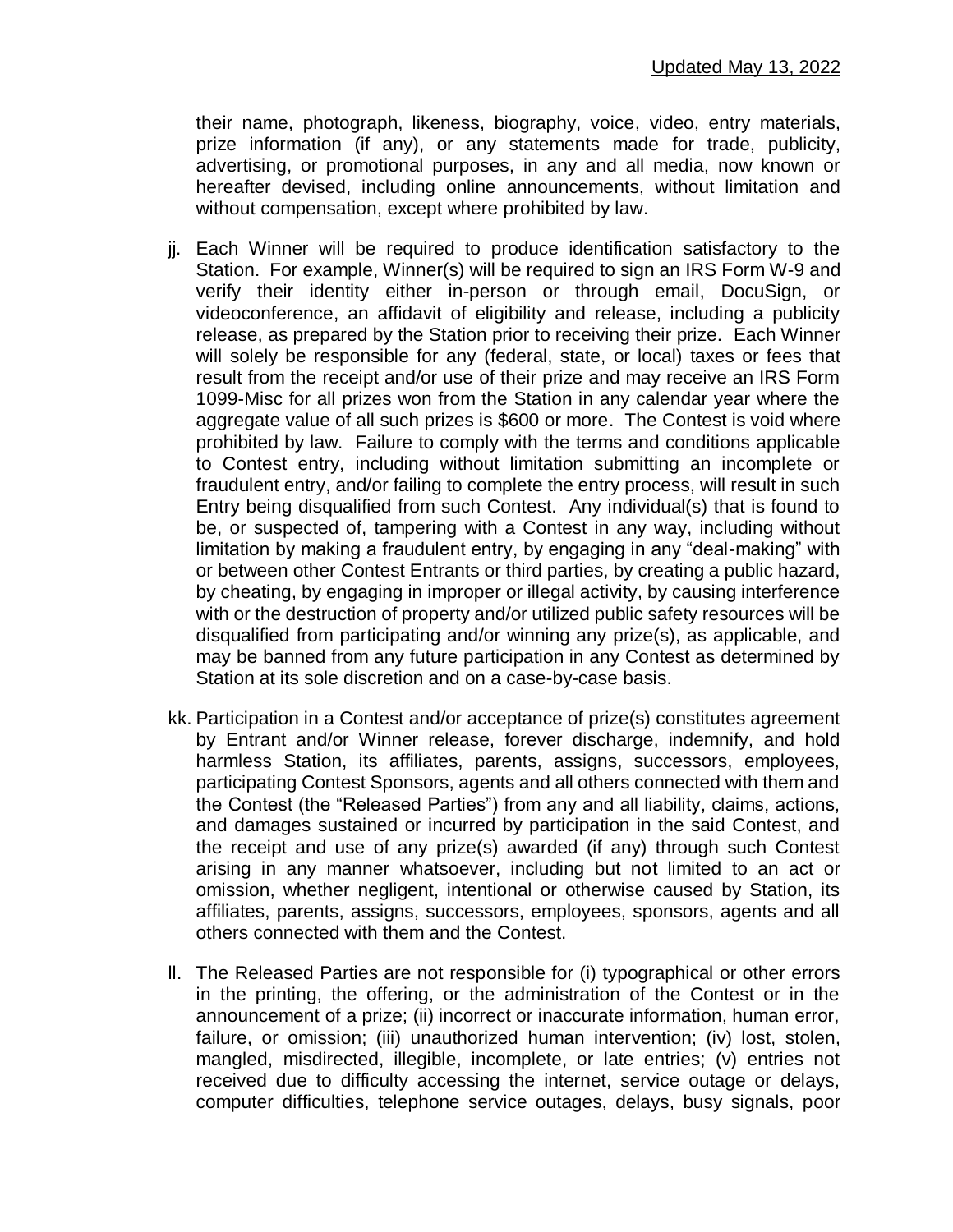signals or signal interference, accidental disconnection, equipment malfunctions, and any other technological failures; or (vi) any cancellations, delays, diversions, or substitutions or omissions by any transportation providers or any other persons or entities providing any services to Entrant(s) and/or Winner including any results thereof such as changes in services or location necessitated by same. Further, the Released Parties are not responsible if any part of a Contest cannot be conducted and/or if a prize, either in whole or in part, cannot be awarded due to acts of God, acts of war, natural disasters, disease, epidemic, pandemic, national or regional emergency, weather, acts of terrorism, or other factors beyond the Released Parties' control.

mm. Except where prohibited, by entering the Contest, each Entrant agrees that: (i) any and all disputes, claims and causes of action arising out of or connected with this Contest or any prize(s) awarded shall be resolved individually, without resort to any form of class action, and exclusively by state or federal courts situated in Salt Lake City, Utah; (ii) any and all claims, judgments and awards shall be limited to actual out-of-pocket costs incurred, but in no event shall such costs include attorneys' fees; and (iii) no punitive, incidental, special, consequential or other damages, including, without limitation, lost profits may be awarded (collectively, "Special Damages"), and (iv) Entrant hereby waives all rights to claim Special Damages and all rights to have any damages awarded multiplied or increased. Utah law governs the interpretation and construction of these Official Rules and all aspects related thereto.

#### nn.PRIVACY

oo.By participating in the Contest and/or acceptance of prize(s), Entrant agrees to the Station's Terms of Use Agreement and to the use of Entrant's personal information as described in the Privacy Policy located at: [https://1035thearrow.com/.](https://1035thearrow.com/) In the event of conflict between the Station's Terms of Use Agreement and these Official Rules, the terms of these Official Rules shall apply. Any information that Twitter, Facebook, or Instagram collects through an entry in the Contest may be subject to Twitter's, Facebook's. or Instagram's own terms and policies.

# pp.COPY OF OFFICIAL RULES

qq.Any violation of these rules will result in disqualification. Consistent with Section 1(e), there is a limit of one (1) entry per Entrant per day, per method of entry indicated above that is permitted in this Contest. Any attempt by any one or more Entrants to obtain more than one (1) entry by using the same phone number, email address, Twitter account or similar registration method through any means including, without limitation, multiple/different email addresses, Twitter accounts, identities, registrations, logins or other methods will void all entries from that address or account, and such Entrant(s) will be disqualified.